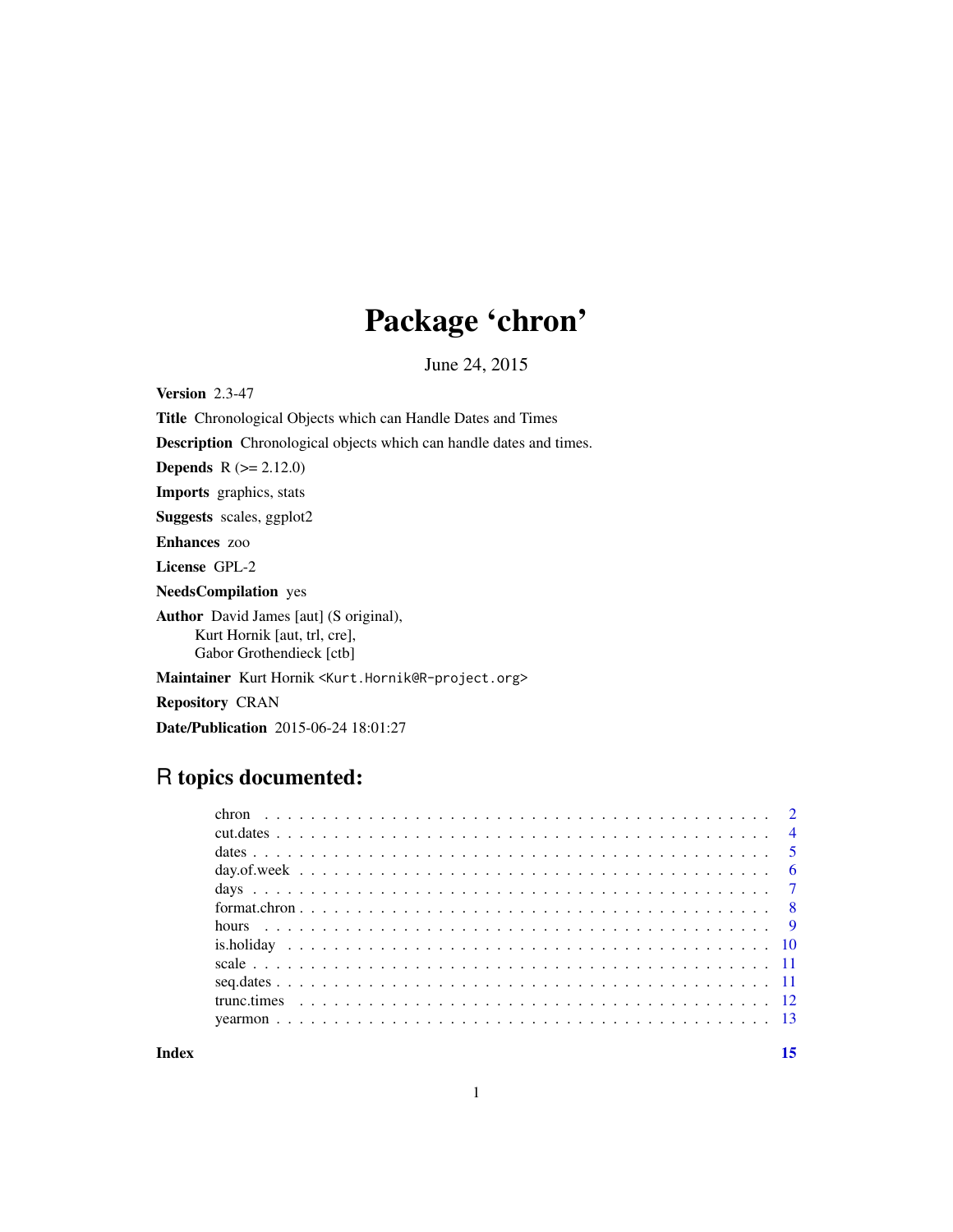#### <span id="page-1-2"></span><span id="page-1-1"></span><span id="page-1-0"></span>Description

Create chronological objects which represent dates and times of day.

#### Usage

```
chron(dates., times., format = c(dates = "m/d/y", times = "h:m:s"),
     out.format, origin.)
```
#### Arguments

| character or numeric vector specifying dates. If character, dates. are assumed<br>dates.<br>to be in one of the date formats below; if numeric, dates. are assumed to be<br>Julian dates, i.e., number of days since origin<br>optional character or numeric vector specifying times of day. If character, times.<br>times.<br>are assumed to be in one of the time formats below; if numeric, times. are as-<br>sumed to be fractions of a day.<br>vector or list specifying the input format of the input. The format can be either<br>format<br>strings specifying one of the recognized formats below or a list of user-supplied<br>functions to convert dates from character into Julian dates and vice versa.<br>The dates format can be any permutation of the characters " $d$ ", "m", or " $y$ "<br>delimited by a separator (possibly null), e.g., " $m/d/y$ ", " $d-m-y$ ", "ymd", are<br>all valid; the format can also be permutations of the words "day", "month"<br>and "year" (with non-null separator), which produces the month name, e.g.,<br>year" produces "April 20 1992", "day mon year"<br>"month day<br>produces "20 Apr 1992".<br>The times format can be any permutation of "h", "m", and "s" separated by any<br>one non-special character. The default is "h:m:s".<br>vector or list specifying date and time format for printing and output. Default is<br>out.format<br>same as format.<br>a vector specifying the date with respect to which Julian dates are computed.<br>origin.<br>Default is $c$ (month = 1, day = 1, year = 1970); you may set the option<br>chron.origin to specify your own default, e.g., options (chron.origin = c(month=1, day=1, year= |  |
|---------------------------------------------------------------------------------------------------------------------------------------------------------------------------------------------------------------------------------------------------------------------------------------------------------------------------------------------------------------------------------------------------------------------------------------------------------------------------------------------------------------------------------------------------------------------------------------------------------------------------------------------------------------------------------------------------------------------------------------------------------------------------------------------------------------------------------------------------------------------------------------------------------------------------------------------------------------------------------------------------------------------------------------------------------------------------------------------------------------------------------------------------------------------------------------------------------------------------------------------------------------------------------------------------------------------------------------------------------------------------------------------------------------------------------------------------------------------------------------------------------------------------------------------------------------------------------------------------------------------------------------------------------------------------------------------------|--|
|                                                                                                                                                                                                                                                                                                                                                                                                                                                                                                                                                                                                                                                                                                                                                                                                                                                                                                                                                                                                                                                                                                                                                                                                                                                                                                                                                                                                                                                                                                                                                                                                                                                                                                   |  |
|                                                                                                                                                                                                                                                                                                                                                                                                                                                                                                                                                                                                                                                                                                                                                                                                                                                                                                                                                                                                                                                                                                                                                                                                                                                                                                                                                                                                                                                                                                                                                                                                                                                                                                   |  |
|                                                                                                                                                                                                                                                                                                                                                                                                                                                                                                                                                                                                                                                                                                                                                                                                                                                                                                                                                                                                                                                                                                                                                                                                                                                                                                                                                                                                                                                                                                                                                                                                                                                                                                   |  |
|                                                                                                                                                                                                                                                                                                                                                                                                                                                                                                                                                                                                                                                                                                                                                                                                                                                                                                                                                                                                                                                                                                                                                                                                                                                                                                                                                                                                                                                                                                                                                                                                                                                                                                   |  |
|                                                                                                                                                                                                                                                                                                                                                                                                                                                                                                                                                                                                                                                                                                                                                                                                                                                                                                                                                                                                                                                                                                                                                                                                                                                                                                                                                                                                                                                                                                                                                                                                                                                                                                   |  |

## Value

An object of class "times" if only times. were specified, "dates" if only dates., or "chron" if both dates. and times. were supplied. All these inherit from class "times".

These objects represent dates and times of day, and allow the following arithmetic and summaries: subtraction d1-d2, constant addition d1+constants, all logical comparisons, summaries min(), max(), and range() (which drop NAs by default); constants specify days (fractions are converted to time-of-day, e.g., 2.5 represents 2 days and 12 hours). Operations such as sorting, differencing, etc., are automatically handled.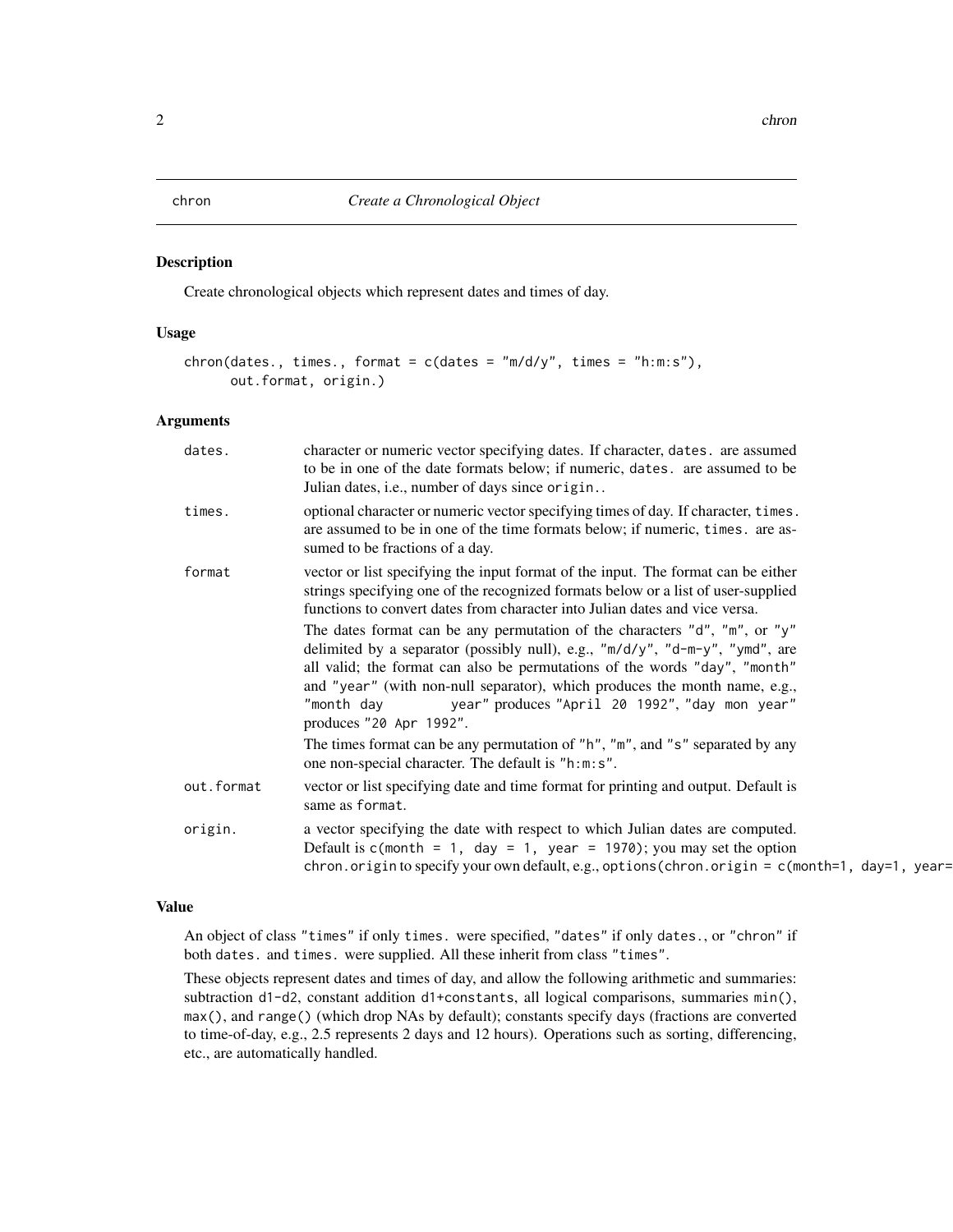#### <span id="page-2-0"></span>chron 3

There are methods for as.character(), as.numeric(),  $cut($ ), is.na(),  $print($ ), summary(),  $plot(), lines(), lag(), and the usual substituting functions [C, C-. The functions days(), months(),$ quarters(), years(), weeks(), weekdays(), hours(), minutes(), and seconds() take any chron object as input and extract the corresponding time interval. cut() is used to create ordered factors from chron objects. Chronological objects may be used with the modeling software.

If  $x$  is character then it will be converted using as POSIXct (with the format argument, if any, passed to as. POSIXct) and  $tz = "GMT"$  and then converted to chron. If x is numeric and format is not specified then it will be converted to chron using  $chron(x)$ . If x is numeric and format is specified then x will be converted to character and then processed using as.POSIXct as discussed above. If the format is specified as NULL it will be treated the same as if it were missing.

The current implementation of chron objects does not handle time zones nor daylight savings time.

#### See Also

[dates](#page-4-1), [times](#page-4-2), [julian.default](#page-5-1), [cut.dates](#page-3-1), [seq.dates](#page-10-1).

#### Examples

```
dts <- dates(c("02/27/92", "02/27/92", "01/14/92",
               "02/28/92", "02/01/92"))
dts
# [1] 02/27/92 02/27/92 01/14/92 02/28/92 02/01/92
tms <- times(c("23:03:20", "22:29:56", "01:03:30",
               "18:21:03", "16:56:26"))
tms
# [1] 23:03:20 22:29:56 01:03:30 18:21:03 16:56:26
x \le - chron(dates = dts, times = tms)
x
# [1] (02/27/92 23:03:19) (02/27/92 22:29:56) (01/14/92 01:03:30)
# [4] (02/28/92 18:21:03) (02/01/92 16:56:26)
# We can add or subtract scalars (representing days) to dates or
# chron objects:
c(dts[1], dts[1] + 10)
# [1] 02/27/92 03/08/92
dts[1] - 31# [1] 01/27/92
# We can substract dates which results in a times object that
# represents days between the operands:
dts[1] - dts[3]# Time in days:
# [1] 44
# Logical comparisons work as expected:
dts[dts > "01/25/92"]
# [1] 02/27/92 02/27/92 02/28/92 02/01/92
dts > dts[3]# [1] TRUE TRUE FALSE TRUE TRUE
```
# Summary operations which are sensible are permitted and work as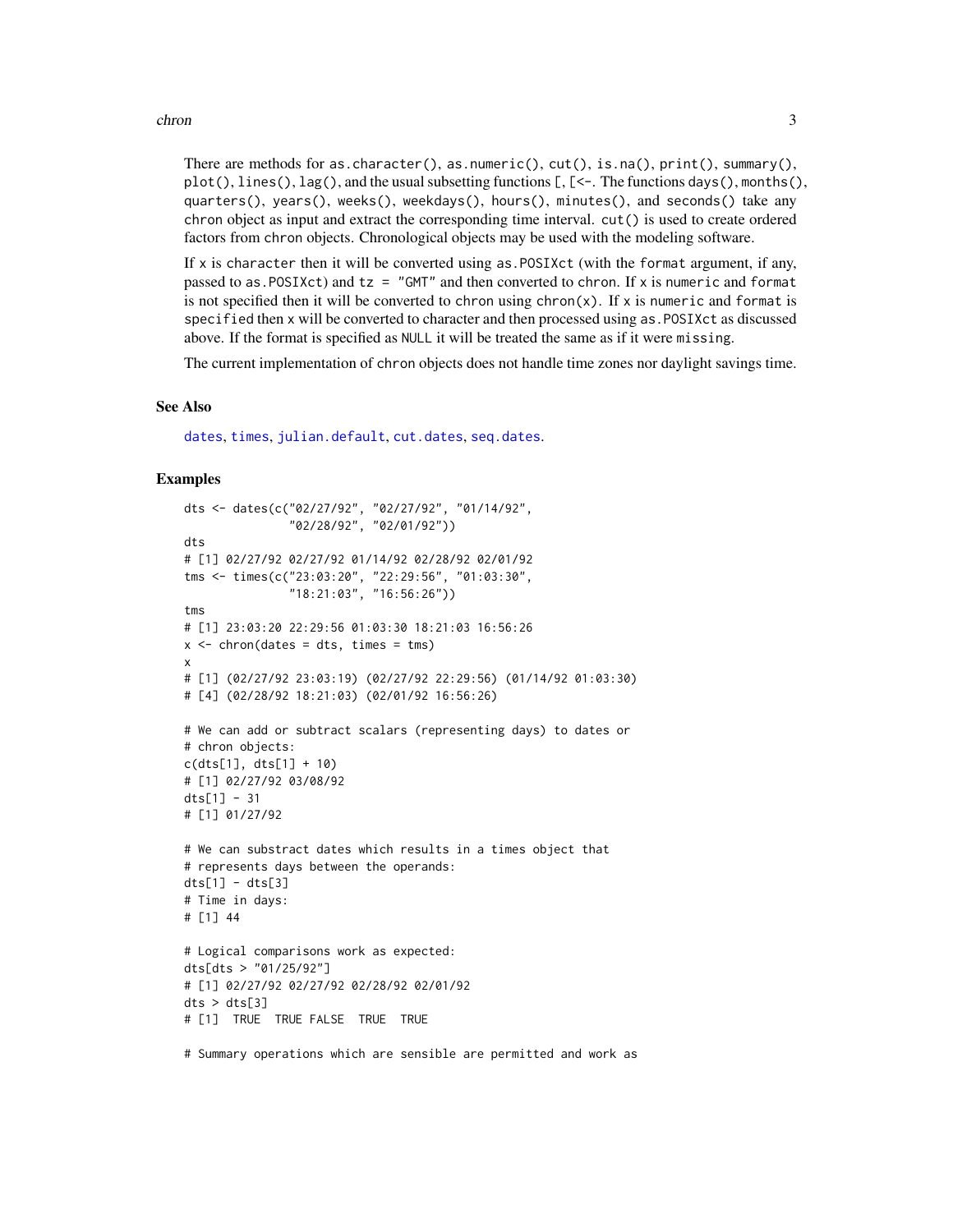4 cut.dates and the control of the control of the cut.dates are cut.dates and the cut.dates of the cut.dates are cut.dates are cut.dates and the cut.dates of the cut.dates are cut.dates are cut.dates are cut.dates are cut.

```
# expected:
range(dts)
# [1] 01/14/92 02/28/92
diff(x)# Time in days:
# [1] -0.02319444 -44.89335648 45.72052083 -27.05876157
sort(dts)[1:3]
# [1] 01/14/92 02/01/92 02/27/92
```
<span id="page-3-1"></span>cut.dates *Create a Factor from a Chron or Dates Object*

# Description

Divide the range of a chron or dates object x into intervals and code the values in x according to which interval they fall.

# Usage

## S3 method for class 'dates' cut(x, breaks, labels, start.on.monday = TRUE, ...)

# Arguments

| $\mathsf{x}$    | chron or dates object (see chron), character dates such as "10/04/91" or Julian<br>dates).                                                                                                                                                                                                                   |
|-----------------|--------------------------------------------------------------------------------------------------------------------------------------------------------------------------------------------------------------------------------------------------------------------------------------------------------------|
| breaks          | either a vector of break points (a dates vector, character dates such as "10/04/91"<br>or Julian dates), a constant specifying number of equally spaced intervals ex-<br>tending from $min(x)$ -1 to $max(x)$ +1, or one of the strings in c("days", "weeks", "months", "year")<br>specifying a time period. |
| labels          | character labels for intervals.                                                                                                                                                                                                                                                                              |
| start.on.monday |                                                                                                                                                                                                                                                                                                              |
|                 | should weeks be assumed to start on Mondays? Default is TRUE. Set to FALSE<br>if weeks start on Sundays; for other days of the week specify the corresponding<br>number: Sunday = $= 0$ , Monday = $= 1$ , Tuesday = $= 2, \ldots$ , Saturday = $= 6$ .                                                      |
| $\cdot$         | further arguments to be passed to or from methods.                                                                                                                                                                                                                                                           |

### Value

an ordered factor whose levels represent the various time intervals.

# See Also

[seq.dates](#page-10-1)

<span id="page-3-0"></span>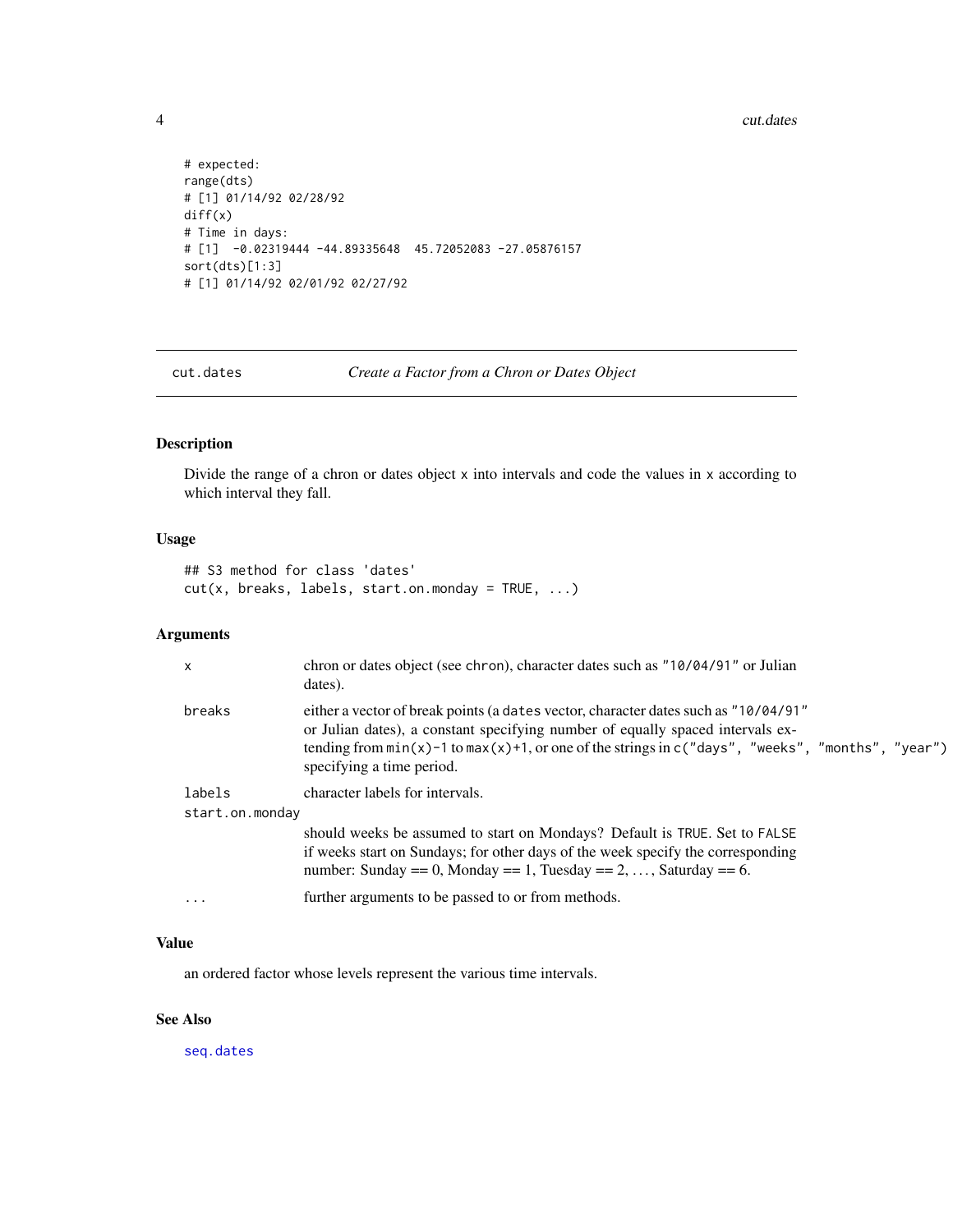#### <span id="page-4-0"></span>dates 5 and 3 and 3 and 3 and 3 and 3 and 3 and 3 and 3 and 3 and 3 and 3 and 3 and 3 and 3 and 3 and 3 and 3 and 3 and 3 and 3 and 3 and 3 and 3 and 3 and 3 and 3 and 3 and 3 and 3 and 3 and 3 and 3 and 3 and 3 and 3 and

#### Examples

```
# days from 07/01/92 thru 07/15/92 fell into 3 Monday-started weeks
cut(dates("07/01/92") + 0:14, "weeks")
# [1] week 1 week 1 week 1 week 1 week 1 week 2 week 2 week 2
# [9] week 2 week 2 week 2 week 2 week 3 week 3 week 3
dts <- dates(c("02/27/92", "02/27/92", "01/14/92",
               "02/28/92", "02/01/92"))
cut(dts, "months")
# [1] Feb 92 Feb 92 Jan 92 Feb 92 Feb 92
boxplot(runif(5) \sim cut(dts, "months"))
```
<span id="page-4-1"></span>dates *Generate Dates and Times Components from Input*

# <span id="page-4-2"></span>Description

Create objects which represent dates or times.

#### Usage

 $dates(x, \ldots)$ times $(x, \ldots)$ 

#### Arguments

| X        | a chron object, a character vector, or a numeric vector specifying time. If char- |
|----------|-----------------------------------------------------------------------------------|
|          | acter, it must be in a format recognized by chron(). If numeric, it specifies     |
|          | Julian dates, <i>i.e.</i> , number of days since an origin.                       |
| $\cdots$ | parameters for chron().                                                           |

### Value

An object of class dates or times, depending of the function called.

These functions return objects inheriting from dates and times, respectively. They call chron() if x does not belong to any of the chronological classes.

# See Also

[chron](#page-1-1), [times](#page-4-2), [seq.dates](#page-10-1), [cut.dates](#page-3-1)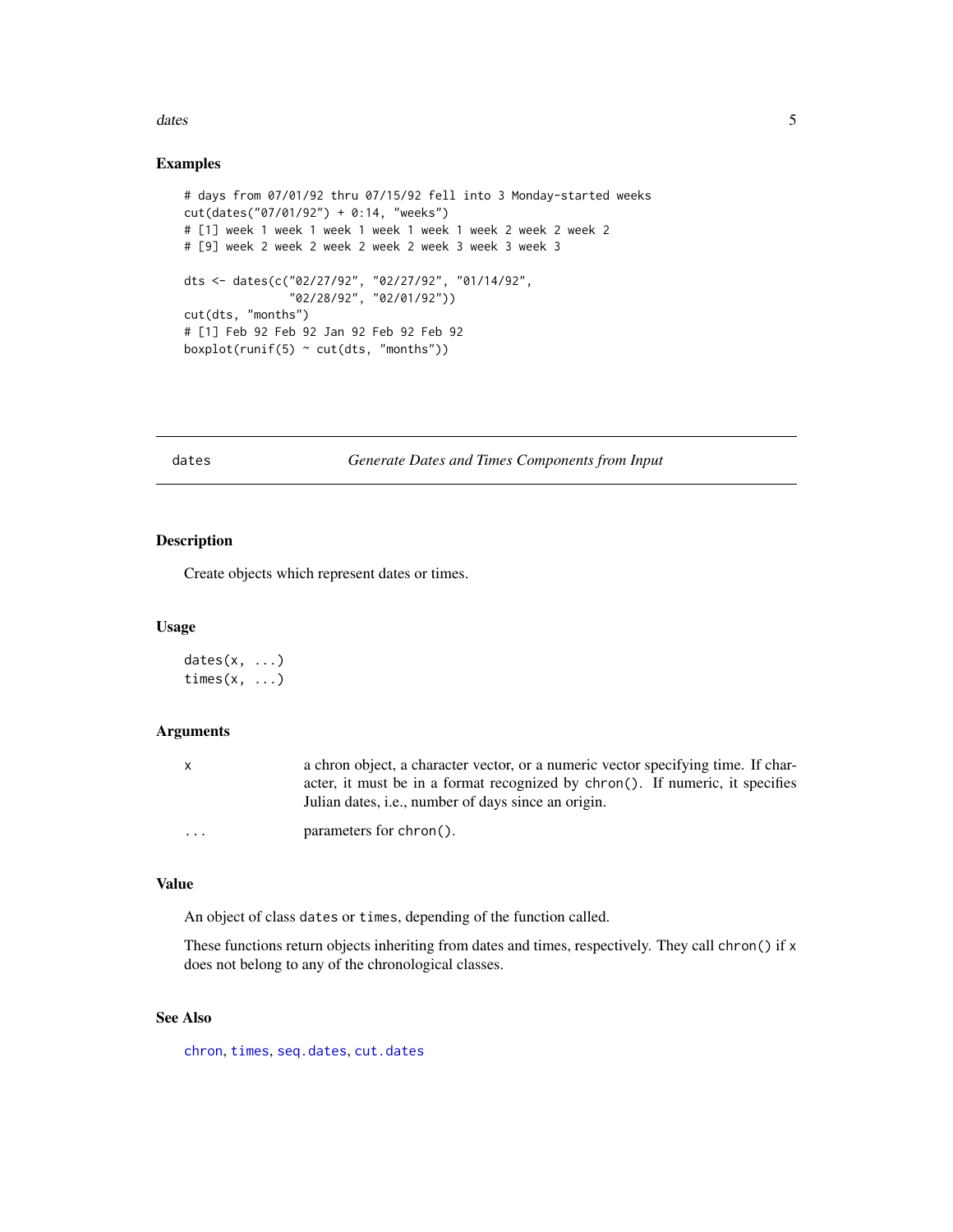#### Examples

```
dts <- dates(c("02/27/92", "02/27/92", "01/14/92",
               "02/28/92", "02/01/92"))
dts
# [1] 02/27/92 02/27/92 01/14/92 02/28/92 02/01/92
class(dts)
x <- chron(dates = c("02/27/92", "02/27/92", "01/14/92", "02/28/92"),
           times = c("23:03:20", "22:29:56", "01:03:30", "18:21:03"))
dates(x)
# [1] 02/27/92 02/27/92 01/14/92 02/28/92
```
day.of.week *Convert between Julian and Calendar Dates*

# <span id="page-5-1"></span>Description

Utility functions to convert between Julian dates (numbers of days since an origin, by default 1970- 01-01) and calendar dates given by year, month, and day within the month.

#### Usage

```
## Default S3 method:
julin(x, d, y, origin., ...)month.day.year(jul, origin.)
leap.year(y)
day.of.week(month, day, year)
```
#### Arguments

| x, month | vector of month numbers.                                                                                                                                                               |
|----------|----------------------------------------------------------------------------------------------------------------------------------------------------------------------------------------|
| d, day   | vector of day numbers.                                                                                                                                                                 |
| y, year  | vector of years.                                                                                                                                                                       |
| jul      | vector of Julian Dates, i.e., number of days since origin                                                                                                                              |
| origin.  | vector specifying the origin as month, day, and year. If missing, it defaults to<br>$getOption("chron. origin")$ if this is non-null, otherwise $c(month = 1, day = 1, year = 1970)$ . |
| $\cdots$ | further arguments to be passed to or from methods.                                                                                                                                     |

### Value

A vector of Julian dates (number of days since origin.) when julian() is called, or a list with members month, day, year corresponding to the input Julian dates if month.day.year() is called. leap.year() returns a logical vector indicating whether the corresponding year is a leap year. day.of.week() returns a number between 0 and 6 to specify day of the week–0 refers to Sunday.

These functions were taken from Becker, Chambers, and Wilks (1988), and were slightly modified to take chron and dates objects; some also take the extra argument origin..

<span id="page-5-0"></span>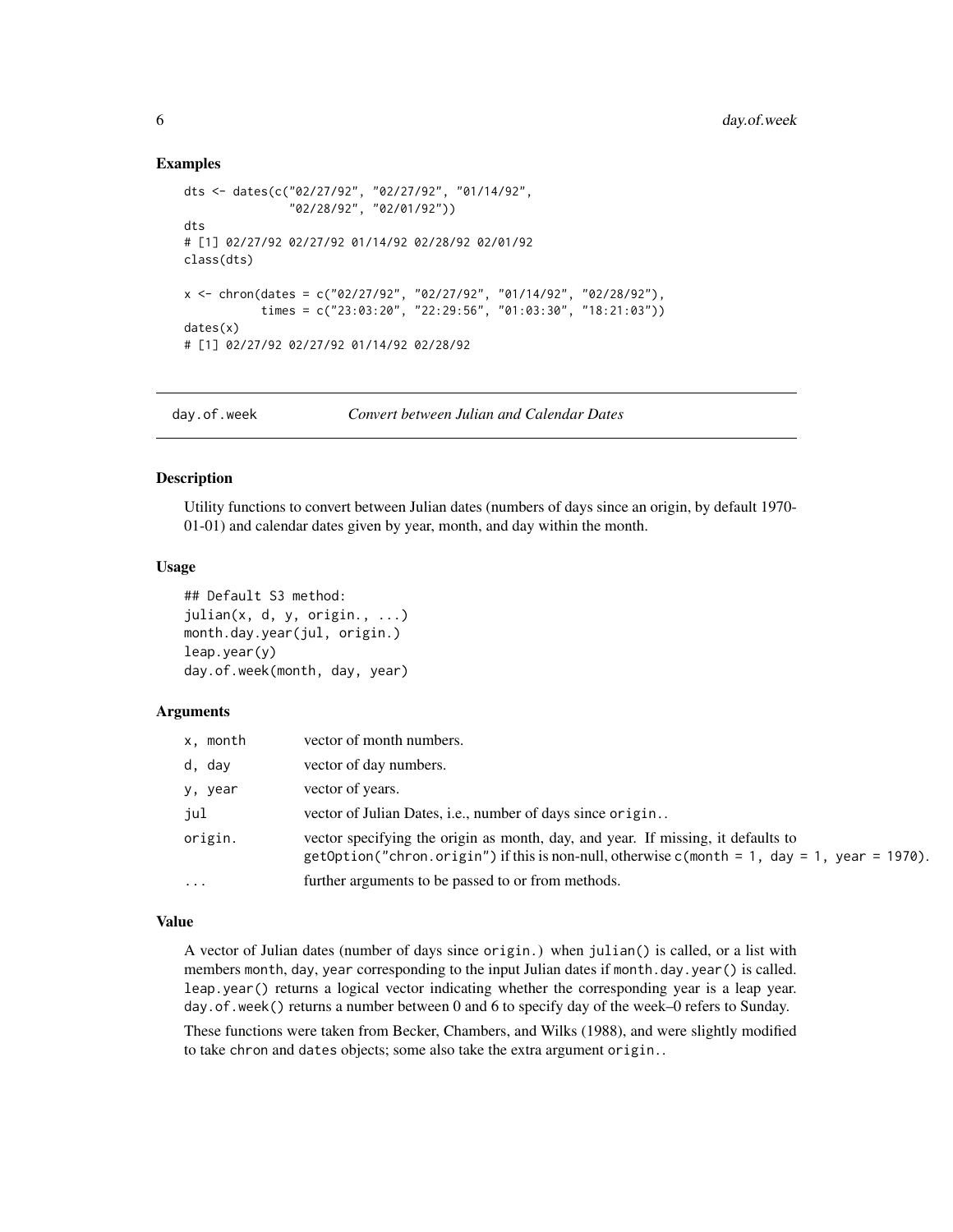<span id="page-6-0"></span>days and the contract of the contract of the contract of the contract of the contract of the contract of the contract of the contract of the contract of the contract of the contract of the contract of the contract of the c

# See Also

[chron](#page-1-1), [dates](#page-4-1), [times](#page-4-2)

#### Examples

```
julian(1, 1, 1970)
# [1] 0
unlist(month.day.year(0))
# month day year
# 1 1 1970
```
<span id="page-6-1"></span>days *Return Various Periods from a Chron or Dates Object*

# <span id="page-6-2"></span>Description

Given a chron or dates object, extract the year, quarter, month, day (within the month) or weekday (days within the week) of the date it represents.

# Usage

```
days(x)
## Default S3 method:
weekdays(x, abbreviate = TRUE)## Default S3 method:
months(x, abbreviate = TRUE)## Default S3 method:
quarters(x, abbreviate = TRUE)
years(x)
```
#### Arguments

| X.         | an object inheriting from class "dates", or coercible to such via as chron. |
|------------|-----------------------------------------------------------------------------|
| abbreviate | should abbreviated names be returned? Default is TRUE.                      |

# Details

Note that months, quarters and weekdays are generics defined in package base which also provides methods for objects of class ["Date"](#page-0-0) as generated, e.g., by [Sys.Date](#page-0-0). These methods return [character](#page-0-0) rather than [factor](#page-0-0) variables as the default methods in chron do. To take advantage of the latter, Date objects can be converted to dates objects using [as.chron](#page-1-2), see the examples.

# Value

an ordered factor corresponding to days, weekdays, months, quarters, or years of x for the respective function.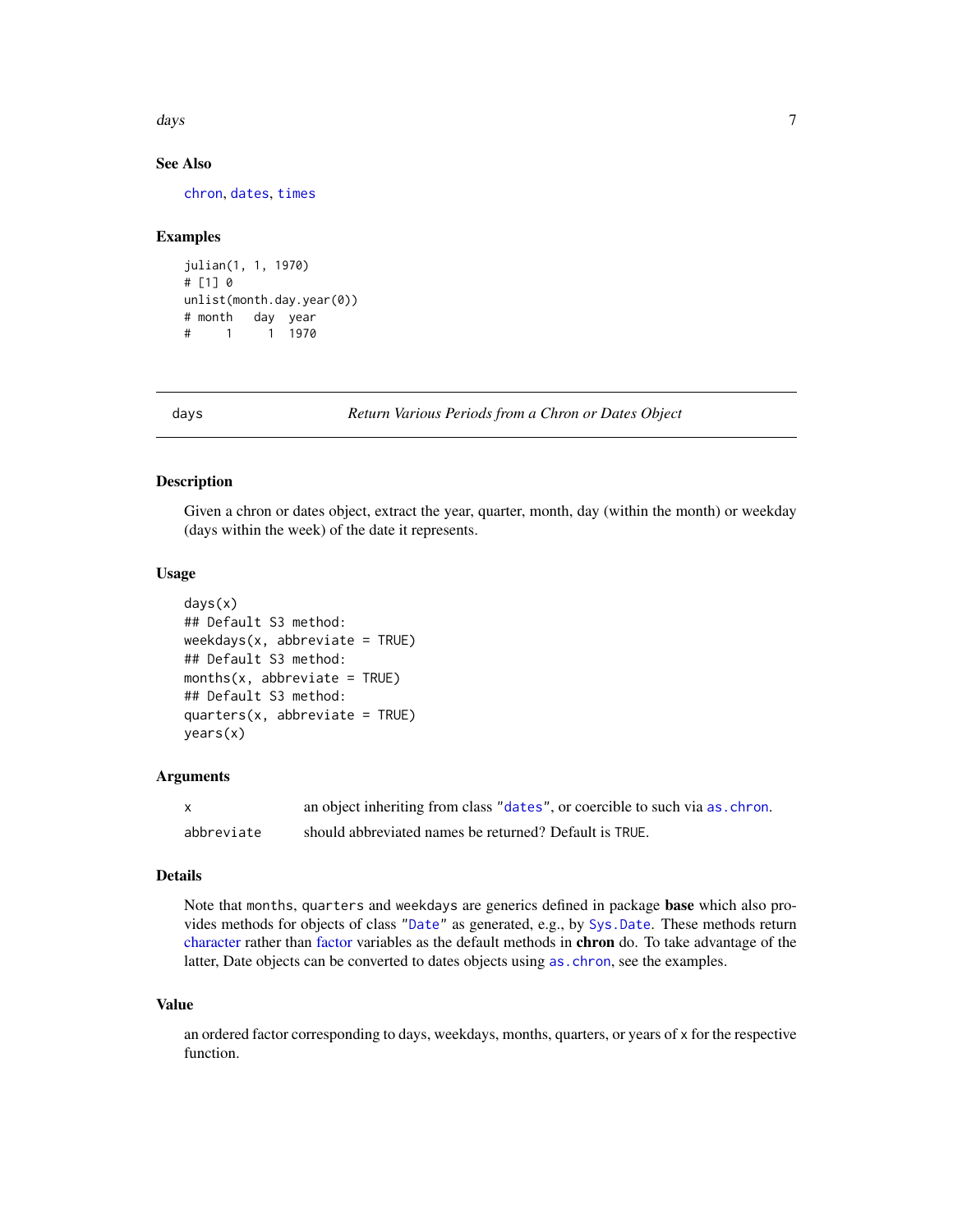# <span id="page-7-0"></span>See Also

[is.weekend](#page-9-1), [is.holiday](#page-9-2)

#### Examples

```
dts <- dates("07/01/78") + trunc(50 * rnorm(30))
plot(weekdays(dts))
plot(months(dts))
## The day in the current timezone as a Date object.
Dt <- Sys.Date()
## Using the months method for Date objects.
months(Dt)
## Using the months default method.
months(as.chron(Dt))
```
format.chron *Format a chron object*

#### Description

Format a chron object.

#### Usage

```
## S3 method for class 'chron'
format(x, format = att$format, origin. = att$origin,
      sep = " ", simplify, enclosed = c("("", ")"), ...
```
# Arguments

| $\mathsf{x}$ | A chron object.                                                                                                                                 |
|--------------|-------------------------------------------------------------------------------------------------------------------------------------------------|
| format       | As in chron or a single character string with percent codes as detailed in strptime.                                                            |
| origin.      | As in chron.                                                                                                                                    |
| sep          | A character string that separates the dates and times in the output. Ignored if<br>percent codes are used in format.                            |
| simplify     | As in format. dates. Ignored if percent codes are used in format.                                                                               |
| enclosed     | A character vector of length 2 containing the strings that begin and end each<br>output date/time. Ignored if percent codes are used in format. |
| $\cdots$     | Not currently used.                                                                                                                             |

#### Value

A character vector.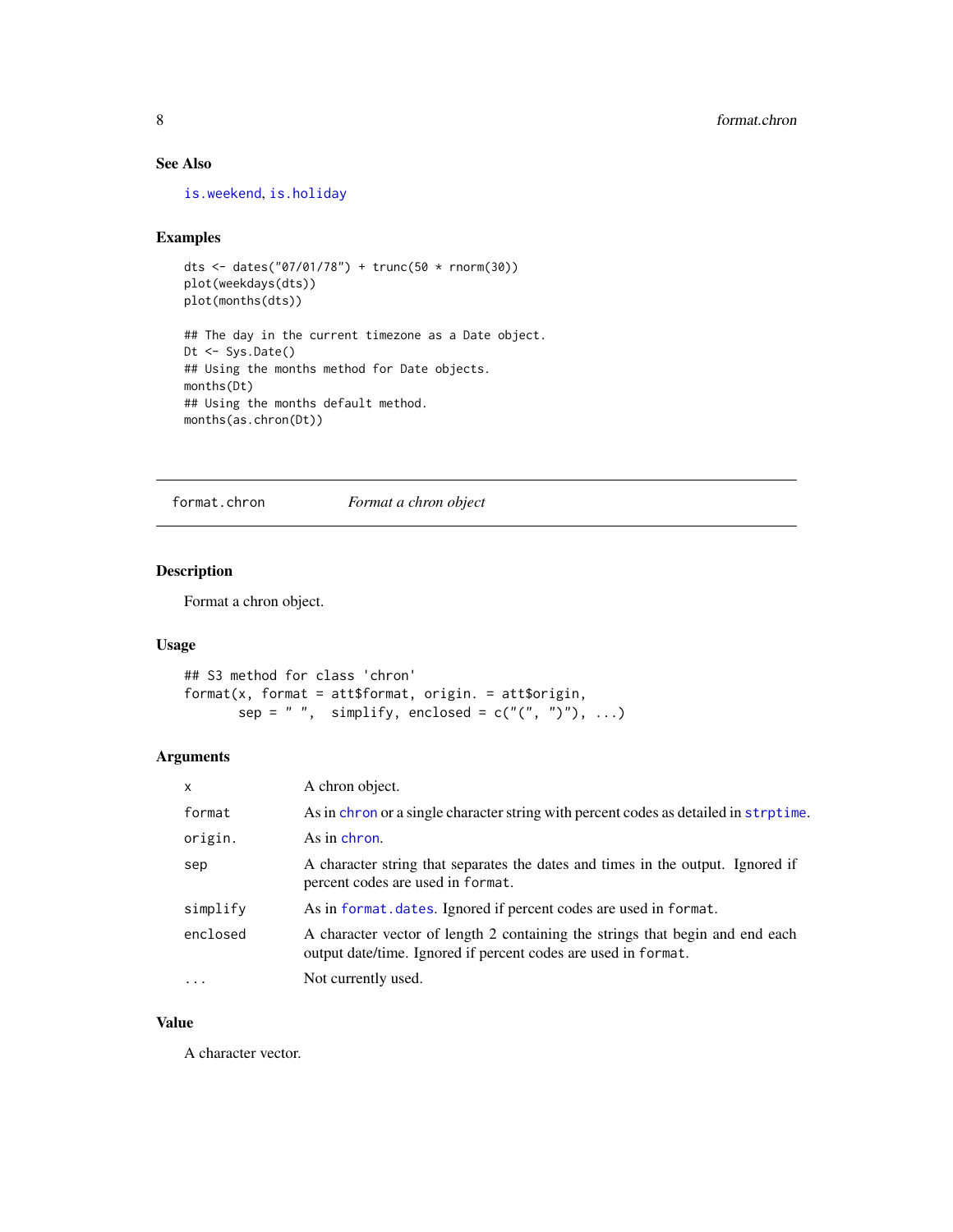#### <span id="page-8-0"></span>hours **9**

# See Also

[chron](#page-1-1). [format.dates](#page-4-2). [strptime](#page-0-0).

# Examples

```
format(chron(0, 0), c("yy/m/d", "h:m:s"), sep = "T", enclose = c("", ""))
format(chron(0, 0), "%Y-%m-%dT%H:%M:%S") # same
```
hours *Return Hours, Minutes, or Seconds from a Times Object*

#### Description

Given a chron or times object, extract the hours, minutes or seconds of the time it represents.

#### Usage

hours(x) minutes(x) seconds(x)

# Arguments

x an object inheriting from class ["times"](#page-4-2), or coercible to such via [as.chron](#page-1-2).

# Value

the corresponding time period as an ordered factor.

#### See Also

[chron](#page-1-1), [dates](#page-4-1), [times](#page-4-2)

#### Examples

```
x <- chron(dates = c("02/27/92", "02/27/92", "01/14/92", "02/28/92"),
            times = c("23:03:20", "22:29:56", "01:03:30", "18:21:03"))
h \leftarrow hours(x)y \leftarrow runif(4)boxplot(y \sim h)
```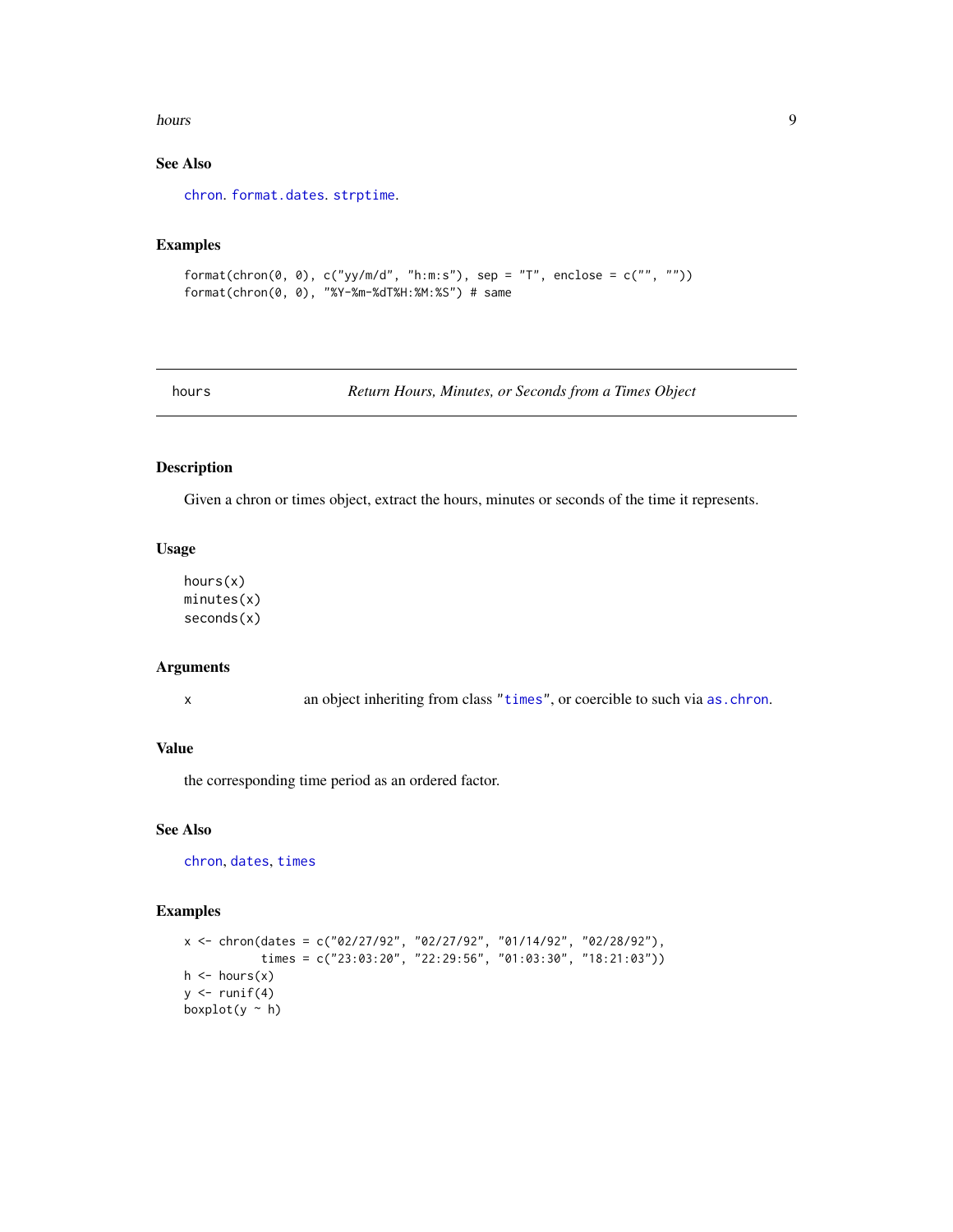<span id="page-9-2"></span><span id="page-9-0"></span>

## <span id="page-9-1"></span>Description

Determine the date represented by a chron or dates object is a weekend or a holiday.

# Usage

```
is.weekend(x)
is.holiday(x, holidays)
.Holidays
```
#### Arguments

| x        | an object inheriting from "dates", or coercible to "chron".                                                                                                               |
|----------|---------------------------------------------------------------------------------------------------------------------------------------------------------------------------|
| holidays | optional "chron" or "dates" object listing holidays. If argument holidays is<br>missing, either the value of the object. Holidays (if it exists) or NULL will be<br>used. |

# Value

a logical object indicating whether the corresponding date is a weekend in the case of is.weekend() or a holiday in the case of is.holiday().

# See Also

[days](#page-6-1), [weekdays.default](#page-6-2), [months.default](#page-6-2), [quarters.default](#page-6-2), [years](#page-6-2); [chron](#page-1-1), [dates](#page-4-1), [cut.dates](#page-3-1), [seq.dates](#page-10-1)

# Examples

```
dts <- dates("01/01/98") + trunc(365 * runif(50))
table(is.weekend(dts))
```
.Holidays # New Year Memorial Indepen. Labor day Thanksgiving Christmas # 01/01/92 05/25/92 07/04/92 09/07/92 11/26/92 12/25/92 # NOTE: Only these 6 holidays from 1992 are defined by default!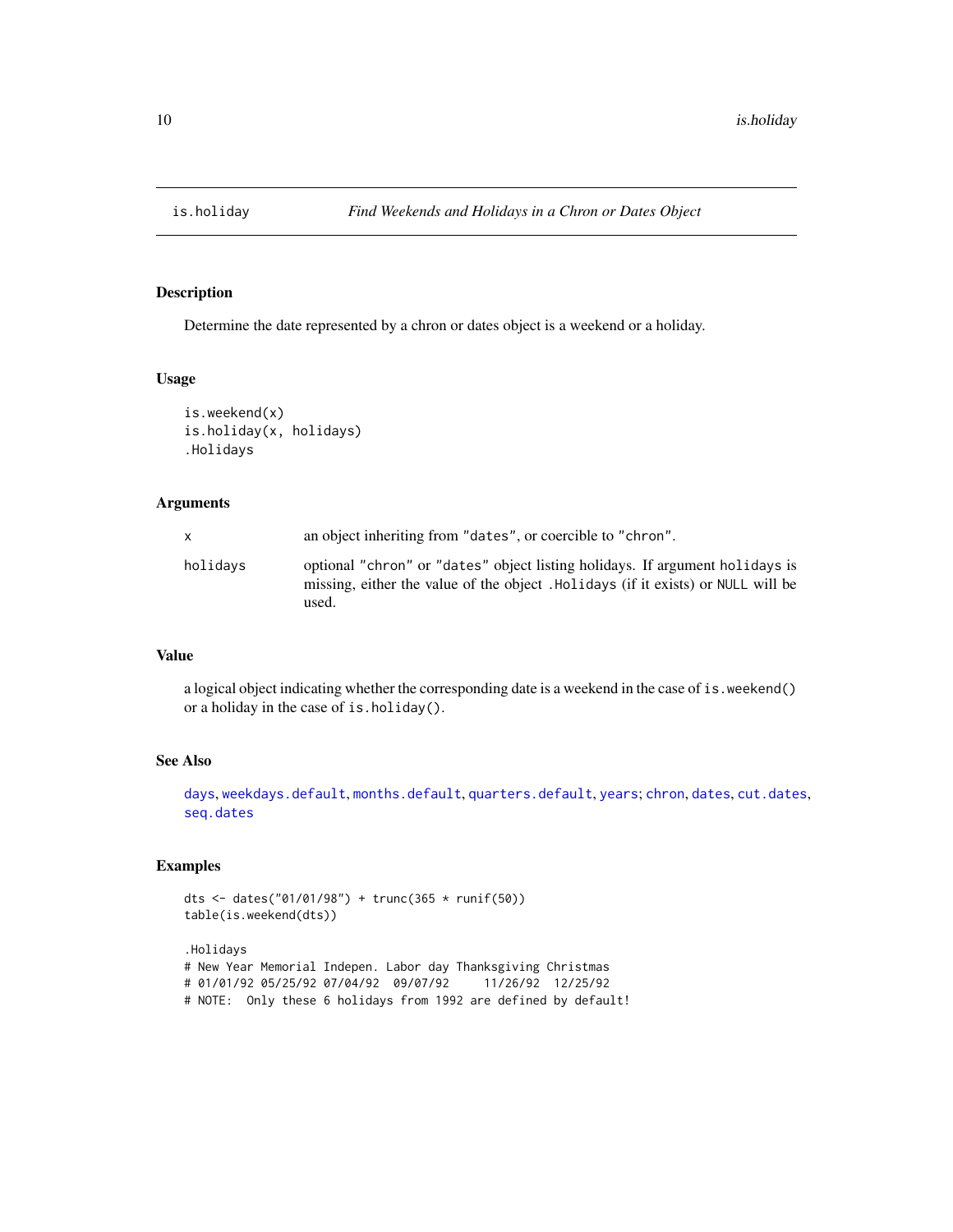<span id="page-10-0"></span>

# Description

chron\_trans is a ggplot2 transformer for chron. scale\_x\_chron and scale\_y\_chron are ggplot2 scales.

#### Usage

| chron_trans(format = "%Y-%m-%d", $n = 5$ )                                                |  |  |
|-------------------------------------------------------------------------------------------|--|--|
| $scale_x_{\text{c}} + \text{chron}(,\text{format} = \text{``\%Y-\%m-\%d",}\text{ n = 5)}$ |  |  |
| $scale_y_{\text{c}}$ scale_y_chron(, format = "%Y-%m-%d", n = 5)                          |  |  |

# Arguments

| format | format string as described in strptime. |
|--------|-----------------------------------------|
| n      | Approximate number of axis ticks.       |
| .      | Passed to scale x continuous.           |

# Examples

```
if(require("ggplot2")) {
   dd <- data.frame(tt = chron(1:10), value = 101:110)
   p <- ggplot(dd, aes(tt, value)) +
             geom_point() + scale_x_chron(format = "%m-%d")
   print(p)
}
```
<span id="page-10-1"></span>seq.dates *Generate Chron or Dates Sequences*

# Description

Generate a regular sequence of dates.

# Usage

```
## S3 method for class 'dates'
seq(from, to, by = "days", length., ...)
```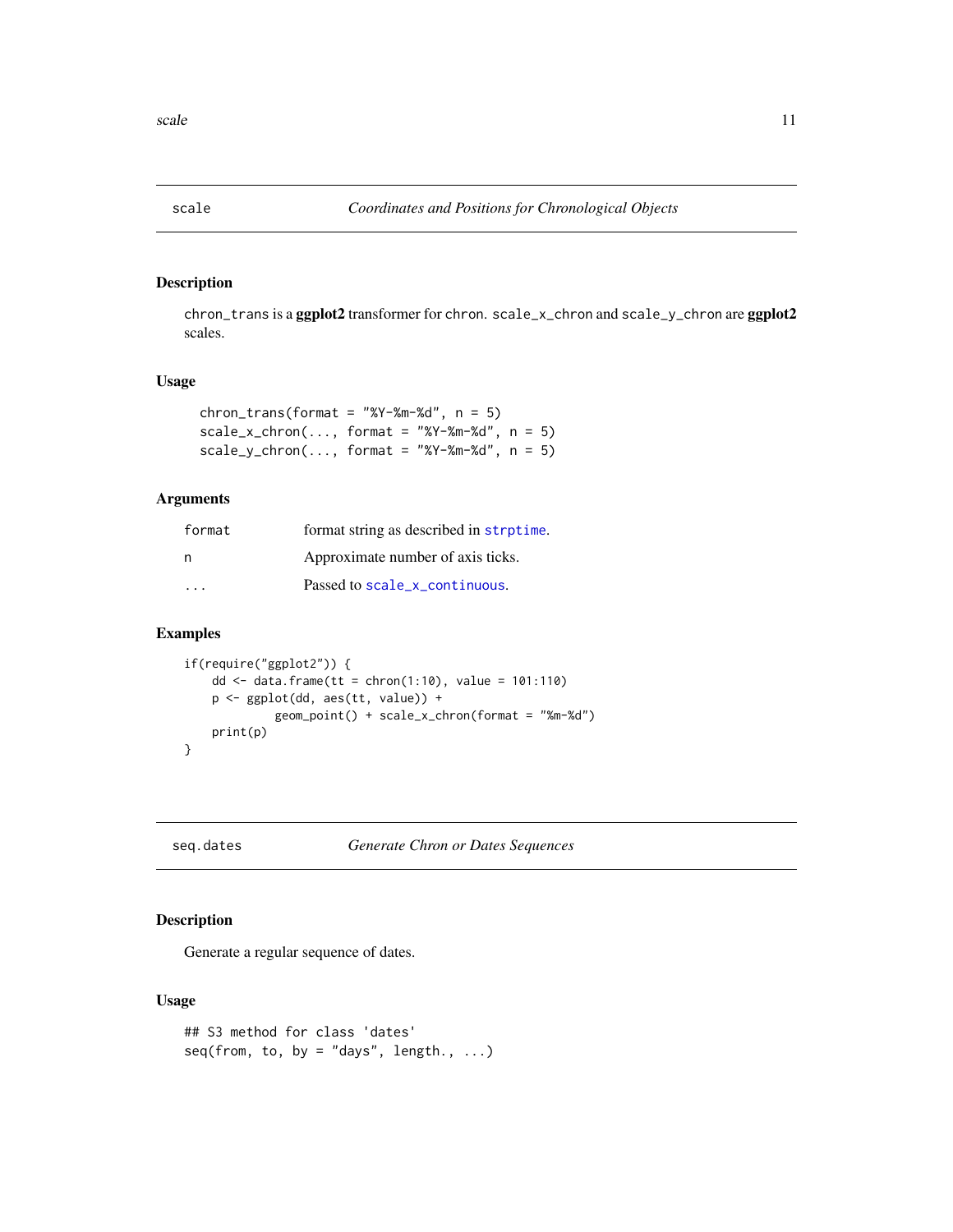#### <span id="page-11-0"></span>Arguments

| from     | starting date; it can be a chron or dates object, a character string, e.g., "05/23/91",<br>or a Julian date. |
|----------|--------------------------------------------------------------------------------------------------------------|
| to       | ending date, like from.                                                                                      |
| by       | either a numeric value or one of the valid strings "days", "weeks", "months",<br>or "years".                 |
| length.  | optional number of elements in the sequence.                                                                 |
| $\cdots$ | further arguments to be passed to or from methods.                                                           |
|          |                                                                                                              |

# Value

a sequence with values (from, from + by, from + 2\*by, ..., to) of class class(from) and origin origin(from). Note that from must be less than or equal to the argument to.

#### See Also

[chron](#page-1-1), [dates](#page-4-1), [cut.dates](#page-3-1)

# Examples

```
seq.dates("01/01/92", "12/31/92", by = "months")
# [1] 01/01/92 02/01/92 03/01/92 04/01/92 05/01/92 06/01/92
# [7] 07/01/92 08/01/92 09/01/92 10/01/92 11/01/92 12/01/92
end.of.the.month <- seq.dates("02/29/92", by = "month", length = 15)
end.of.the.month
# [1] 02/29/92 03/31/92 04/30/92 05/31/92 06/30/92 07/31/92
# [7] 08/31/92 09/30/92 10/31/92 11/30/92 12/31/92 01/31/93
# [13] 02/28/93 03/31/93 04/30/93
```
trunc.times *Truncate times Objects*

#### Description

Truncate times objects.

### Usage

```
## S3 method for class 'times'
trunc(x, units = "days", eps = 1e-10, ...)
```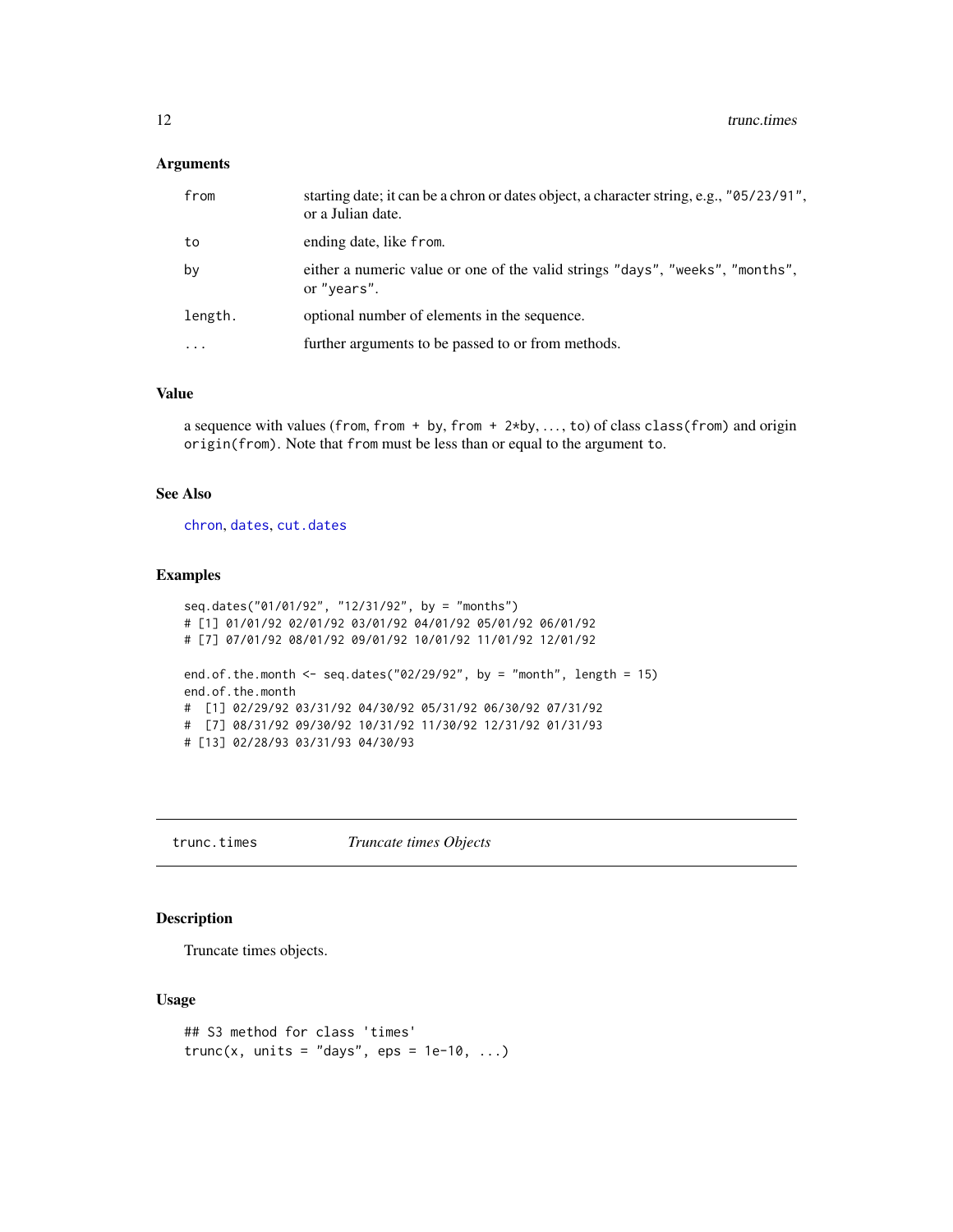#### <span id="page-12-0"></span>yearmon and the set of the set of the set of the set of the set of the set of the set of the set of the set of the set of the set of the set of the set of the set of the set of the set of the set of the set of the set of t

#### **Arguments**

| X         | a "times" object.                                                                                             |
|-----------|---------------------------------------------------------------------------------------------------------------|
| units     | Can be one of "days", "hours", "minutes", "seconds" or an unambiguous<br>abbreviated version of any of those. |
| eps       | Comparison tolerance. Times are considered equal if their absolute difference is<br>less than eps.            |
| $\ddotsc$ | further arguments to be passed to or from methods.                                                            |

#### Details

The time is truncated to the second, minute, hour or day or to the value specified.

There is also a round method which has the same arguments as the trunc method, and performs rounding instead of truncation.

# Value

An object of class "times".

### See Also

[trunc](#page-0-0) for the generic function and default methods.

#### Examples

```
tt <- times(c("12:13:14", "15:46:17"))
trunc(tt, "minutes")
trunc(tt, "min")
trunc(tt, times("00:01:00"))
trunc(tt, "00:01:00")
trunc(tt, 1/(24*60))
tt2 <- structure(c(3.0, 3.1, 3.5, 3.9), class = "times")
trunc(tt2, "day")
trunc(tt2)
```
<span id="page-12-1"></span>yearmon *Convert monthly or quarterly data to chron*

# Description

These functions can be used to convert the times of "ts" series with frequency of 12 or 4 or objects of "yearmon" and "yearqtr" class, as defined in the "zoo" package, to chron dates.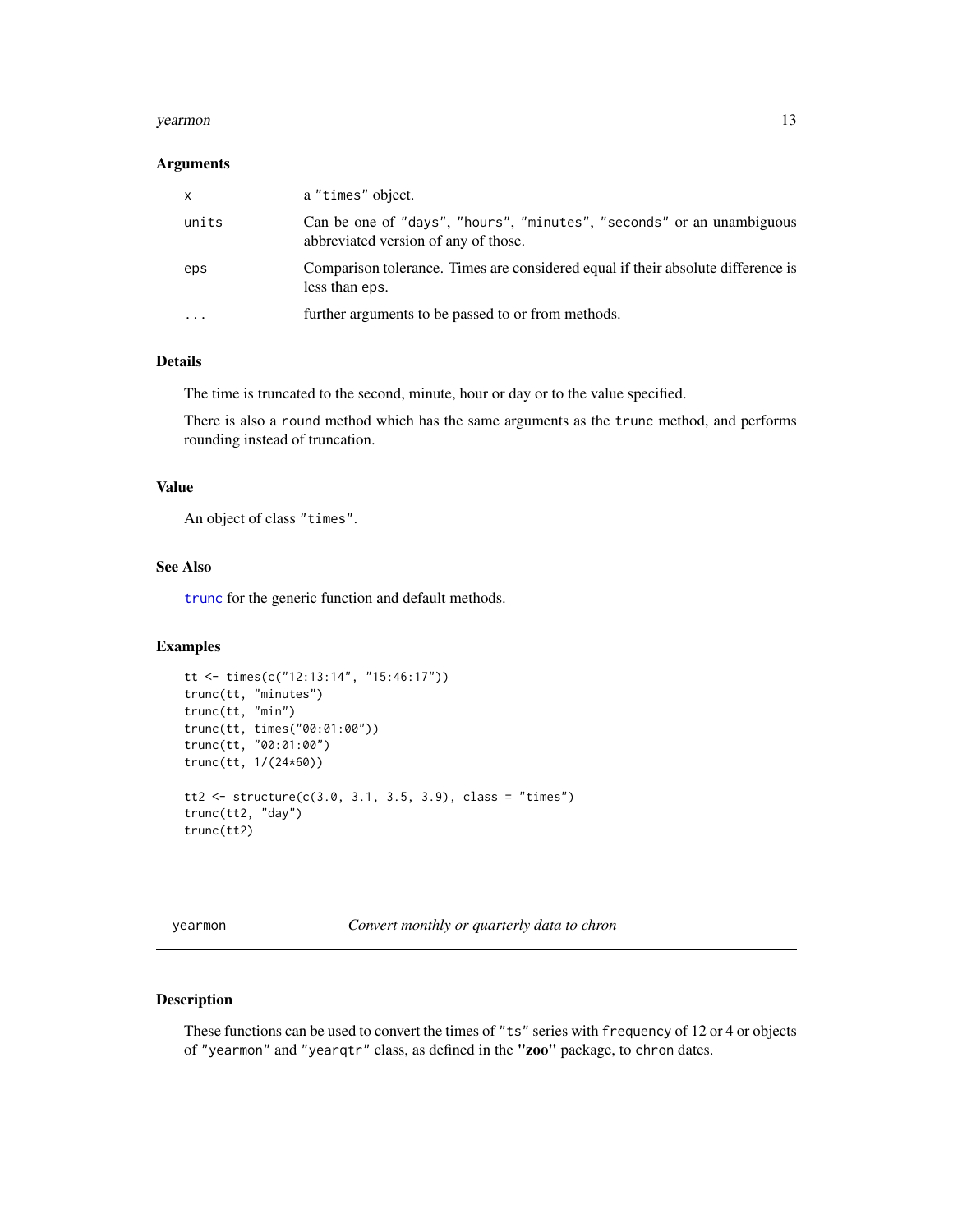#### Usage

```
## S3 method for class 'yearmon'
as.chron(x, frac = 0, holidays = FALSE, ...)
## S3 method for class 'yearqtr'
as.chron(x, frac = 0, holidays = FALSE, ...)
## S3 method for class 'ts'
as.chron(x, frac = 0, holidays = FALSE, ...)
```
### Arguments

| x        | an object of class "yearmon" or "yeargtr" or "ts" objects, or a numeric vector<br>interpreted "in years" and fractions of years.       |
|----------|----------------------------------------------------------------------------------------------------------------------------------------|
| frac     | Number between zero and one inclusive representing the fraction of the way<br>through the month or quarter.                            |
| holidays | If TRUE or a vector of chron dates, indicated holidays and weekends are excluded<br>so the return value will be a non-holiday weekday. |
| .        | Other arguments passed to chron.                                                                                                       |

# Details

The "yearmon" and "yearqtr" classes are defined in package zoo. If holidays is TRUE or a vector of dates then the is.holiday function is used to determine whether days are holidays.

The method for ts objects converts the times corresponding to  $time(x)$  to chron. The ts series must have a frequency that is a divisor of 12.

#### Value

Returns a chron object.

#### See Also

[is.holiday](#page-9-2), [ts](#page-0-0)

#### Examples

```
## Monthly time series data.
as.chron(AirPassengers)
as.chron(time(AirPassengers))
## convert to first day of the month that is not a weekend or holiday
as.chron(AirPassengers, frac = 0, holidays = TRUE)
## convert to last day of the month
as.chron(AirPassengers, frac = 1)
## convert to last day of the month that is not a weekend or holiday
as.chron(AirPassengers, frac = 1, holidays = TRUE)
## convert to last weekday of the month
as.chron(AirPassengers, frac = 1, holidays = c())
## Quarterly time series data.
as.chron(presidents)
as.chron(time(presidents))
```
<span id="page-13-0"></span>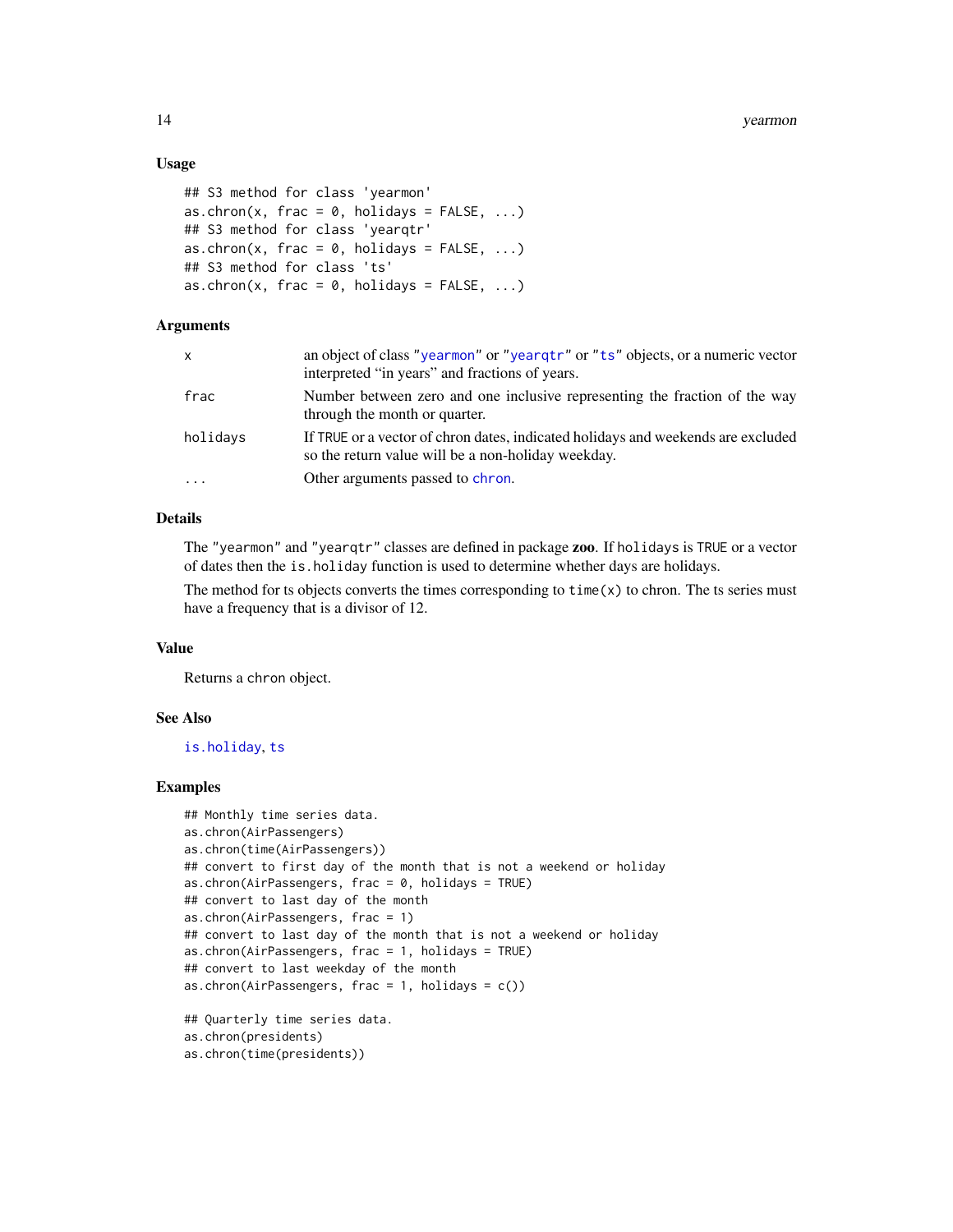# <span id="page-14-0"></span>Index

∗Topic chron chron, [2](#page-1-0) cut.dates, [4](#page-3-0) dates, [5](#page-4-0) day.of.week, [6](#page-5-0) days, [7](#page-6-0) hours, [9](#page-8-0) is.holiday, [10](#page-9-0) seq.dates, [11](#page-10-0) trunc.times, [12](#page-11-0) ∗Topic misc format.chron, [8](#page-7-0) ∗Topic ts yearmon, [13](#page-12-0) .Holidays *(*is.holiday*)*, [10](#page-9-0) [.times *(*dates*)*, [5](#page-4-0) [<-.dates *(*dates*)*, [5](#page-4-0) [<-.times *(*dates*)*, [5](#page-4-0) [[.times *(*dates*)*, [5](#page-4-0) all.equal.dates *(*dates*)*, [5](#page-4-0) as.character.times *(*dates*)*, [5](#page-4-0) as.chron, *[7](#page-6-0)*, *[9](#page-8-0)* as.chron *(*chron*)*, [2](#page-1-0) as.chron.ts *(*yearmon*)*, [13](#page-12-0) as.chron.yearmon *(*yearmon*)*, [13](#page-12-0) as.chron.yearqtr *(*yearmon*)*, [13](#page-12-0) as.data.frame.chron *(*chron*)*, [2](#page-1-0) as.data.frame.dates *(*dates*)*, [5](#page-4-0) as.data.frame.times *(*dates*)*, [5](#page-4-0) axis.times *(*dates*)*, [5](#page-4-0) c.dates *(*dates*)*, [5](#page-4-0) c.times *(*dates*)*, [5](#page-4-0) character, *[7](#page-6-0)* chron, [2,](#page-1-0) *[5](#page-4-0)*, *[7](#page-6-0)[–10](#page-9-0)*, *[12](#page-11-0)*, *[14](#page-13-0)* chron\_trans *(*scale*)*, [11](#page-10-0)

Date, *[7](#page-6-0)*

cut.dates, *[3](#page-2-0)*, [4,](#page-3-0) *[5](#page-4-0)*, *[10](#page-9-0)*, *[12](#page-11-0)*

dates, *[3](#page-2-0)*, [5,](#page-4-0) *[7](#page-6-0)*, *[9,](#page-8-0) [10](#page-9-0)*, *[12](#page-11-0)* day.of.week, [6](#page-5-0) days, [7,](#page-6-0) *[10](#page-9-0)* diff.times *(*dates*)*, [5](#page-4-0)

factor, *[7](#page-6-0)* floor.dates *(*dates*)*, [5](#page-4-0) format.chron, [8](#page-7-0) format.dates, *[8,](#page-7-0) [9](#page-8-0)* format.dates *(*dates*)*, [5](#page-4-0) format.times *(*dates*)*, [5](#page-4-0) format<-.times *(*dates*)*, [5](#page-4-0) hist.times *(*dates*)*, [5](#page-4-0) hours, [9](#page-8-0) identify.times *(*dates*)*, [5](#page-4-0) is.chron *(*chron*)*, [2](#page-1-0) is.holiday, *[8](#page-7-0)*, [10,](#page-9-0) *[14](#page-13-0)* is.na.times *(*dates*)*, [5](#page-4-0) is.weekend, *[8](#page-7-0)* is.weekend *(*is.holiday*)*, [10](#page-9-0)

julian.default, *[3](#page-2-0)* julian.default *(*day.of.week*)*, [6](#page-5-0)

leap.year *(*day.of.week*)*, [6](#page-5-0) lines.times *(*dates*)*, [5](#page-4-0)

Math.dates *(*dates*)*, [5](#page-4-0) Math.times *(*dates*)*, [5](#page-4-0) mean.times *(*dates*)*, [5](#page-4-0) minutes *(*hours*)*, [9](#page-8-0) month.day.year *(*day.of.week*)*, [6](#page-5-0) months.default, *[10](#page-9-0)* months.default *(*days*)*, [7](#page-6-0)

Ops.dates *(*dates*)*, [5](#page-4-0) Ops.times *(*dates*)*, [5](#page-4-0)

plot.times *(*dates*)*, [5](#page-4-0)